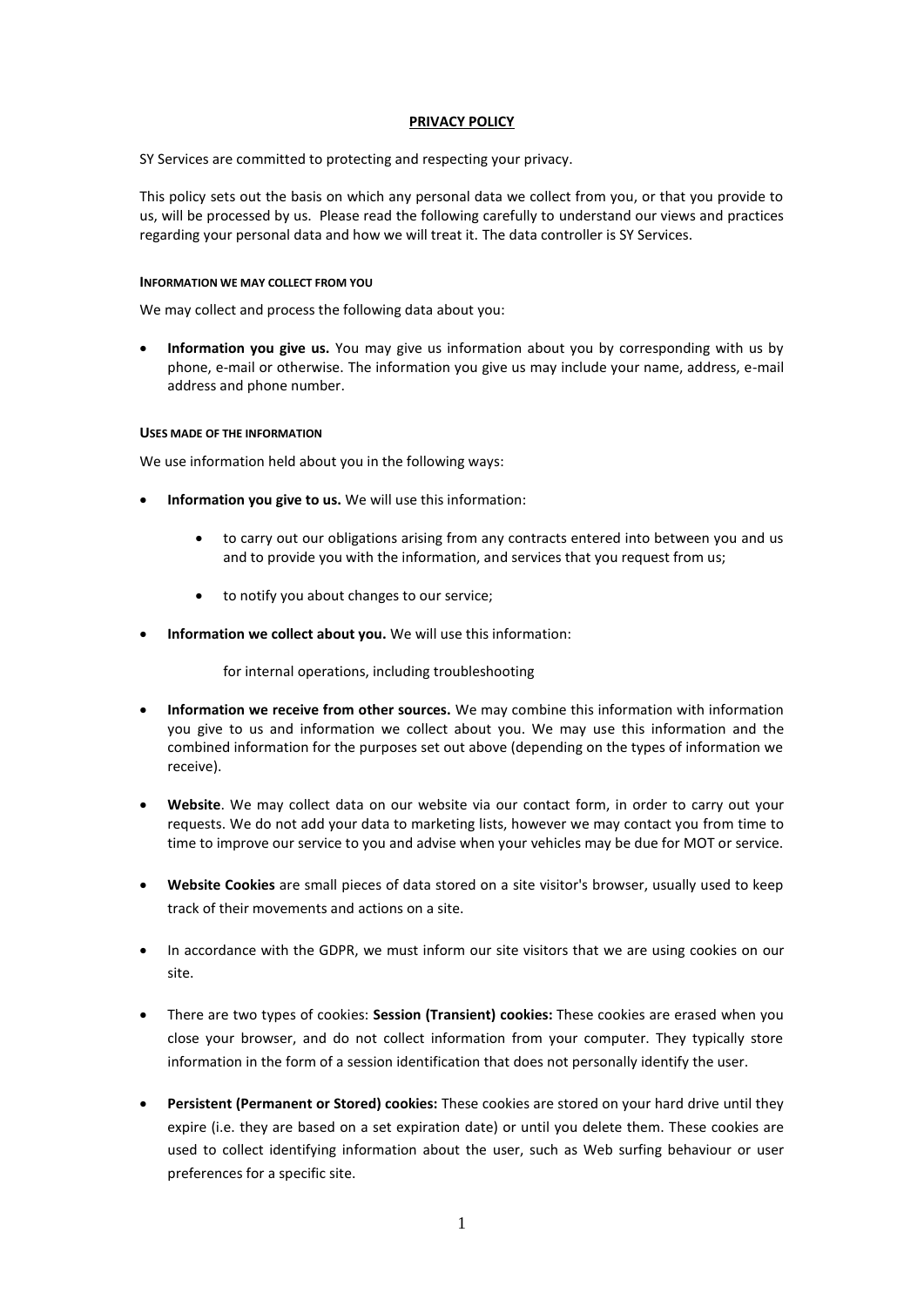• The following cookies are added to our website by our website provider (Wix)

| Cookie name                                                                                  | Life span                    | Purpose                                                                                    |
|----------------------------------------------------------------------------------------------|------------------------------|--------------------------------------------------------------------------------------------|
| svSession                                                                                    | Persistent                   | <b>Identifies</b><br>unique visitors<br>and tracks a<br>visitor's<br>sessions on a<br>site |
| hs                                                                                           | Session                      | Security                                                                                   |
| <b>XSRF-TOKEN</b>                                                                            | Session                      | Security                                                                                   |
| smSession                                                                                    | Persistent<br>(Two<br>weeks) | <b>Identifies</b><br>logged in site<br>members                                             |
| TSxxxxxxx(where x is<br>replaced with a random<br>series of numbers and<br>letters)          | Session                      | Security                                                                                   |
| TSxxxxxxxx_d<br>(where $x$ is<br>replaced<br>with a random series of<br>numbers and letters) | Session                      | Security                                                                                   |
| RequestID                                                                                    | Session                      | Track visitor<br>behavior and<br>measure<br>site<br>performance                            |

## **DISCLOSURE OF YOUR INFORMATION**

We may share your personal information with any member of our group, which means our subsidiaries, our ultimate holding company and its subsidiaries, as defined in section 1159 of the UK Companies Act 2006.

We may share your information with selected third parties including:

• Business partners, suppliers and sub-contractors for the performance of any contract we enter into with them and you, such as our accountant or admin team.

We may disclose your personal information to third parties:

• In the event that we sell or buy any business or assets, in which case we may disclose your personal data to the prospective seller or buyer of such business or assets.